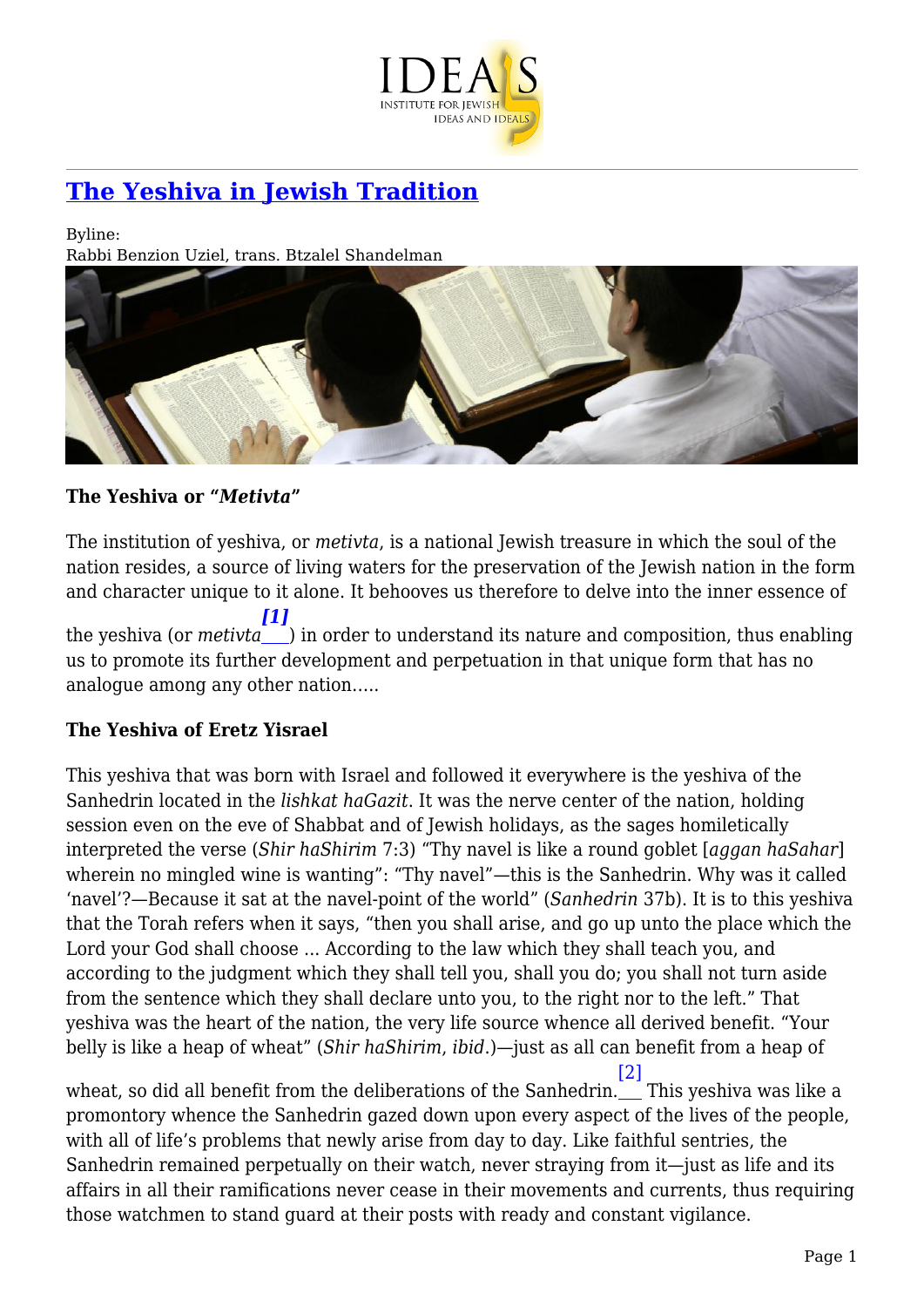

The supreme Bet Din, the legislative body of the nation, called "yeshiva" because of its permanence, united the people into a single monolithic unit for all Torah rulings and everything affecting the nation. So long as that Bet Din existed, there never was any dispute in Israel on any matter of halakha. However, when the supreme Sanhedrin went into exile—disbanded and relegated to storefronts, as it were—it lost its power and its acknowledged importance, from which time onward disputes of halakha were rampant, and the Torah became more like two or multiple Torahs, in the yeshivot of Shammai and Hillel, and later in the courts and study halls of the greats of each generation, "each in his respective location" (*ibid*.), but each of which was essentially equivalent in composition and form to the central yeshiva that had resided in the *lishkat haGazit*. All those yeshivot were [\[3\]](#page-9-2)

<span id="page-1-0"></span>united and concentrated around the yeshiva of Hillel and the family dynasty of the *Nasi*, which, so long as it existed, was the yeshiva that legislated for the Jewish nation, and gave us the Mishna—the legal codex for the entire Jewish people.

# **The Babylonian** *Metivta*

On the basis of an aggadic tradition passed down by our sages of blessed memory—that since the time of our patriarchs the yeshiva never ceased to exist among the Jewish people—we can assert with absolute certainty that after the destruction of the first Temple, the *metivta* was established in Babylonia with the same structure and character as the yeshiva in Eretz Yisrael had had. For it would never occur to us to imagine that the Jewish community that was exiled from Eretz Yisrael to Babylonia resided there with no leader or legislator of its own to preserve its continuity of existence and its character. We find support for this position in a different aggada of our sages, which states,

The Holy One, blessed be He, did a charitable thing for Israel in that he anticipated the exile of Zedekiah while the exile of Jeconiah was yet in being, for it is written (*Melakhim* II 24:16) with reference to the latter, "And the craftsmen [*heHarash*] and the smiths [*masger*], a thousand." *Harash* implies that as soon as they opened a learned discussion, all the others became as though deaf; and *masger*, that when they closed the discussion of a halakha, it was not reopened. (*Sanhedrin* 38a).

<span id="page-1-1"></span>The *harash* and the *masger* were the Sanhedrin, legislators and guardians of the nation, and it was they who founded and perpetuated the *metivta* during the first Babylonian exile. The evidence is persuasive: The ascent of Ezra the Scribe, who was among the first wave of repatriates gone up to Eretz Yisrael to build the Second Temple, and about whom Scripture says (Ezra 7:10): "For Ezra had set his heart to seek the law of God, and to do it, and to teach in Israel statutes and ordinances." King Artaxerxes too called him (*ibid*. 7:12): "the priest, the scribe of the Law of the God of heaven." There can be no doubt that Ezra received his Torah traditions in Babylonia, where he served as the head-of-*metivta*. And this is evident also from Hillel's ascent to Eretz Yisrael. For although he was a disciple of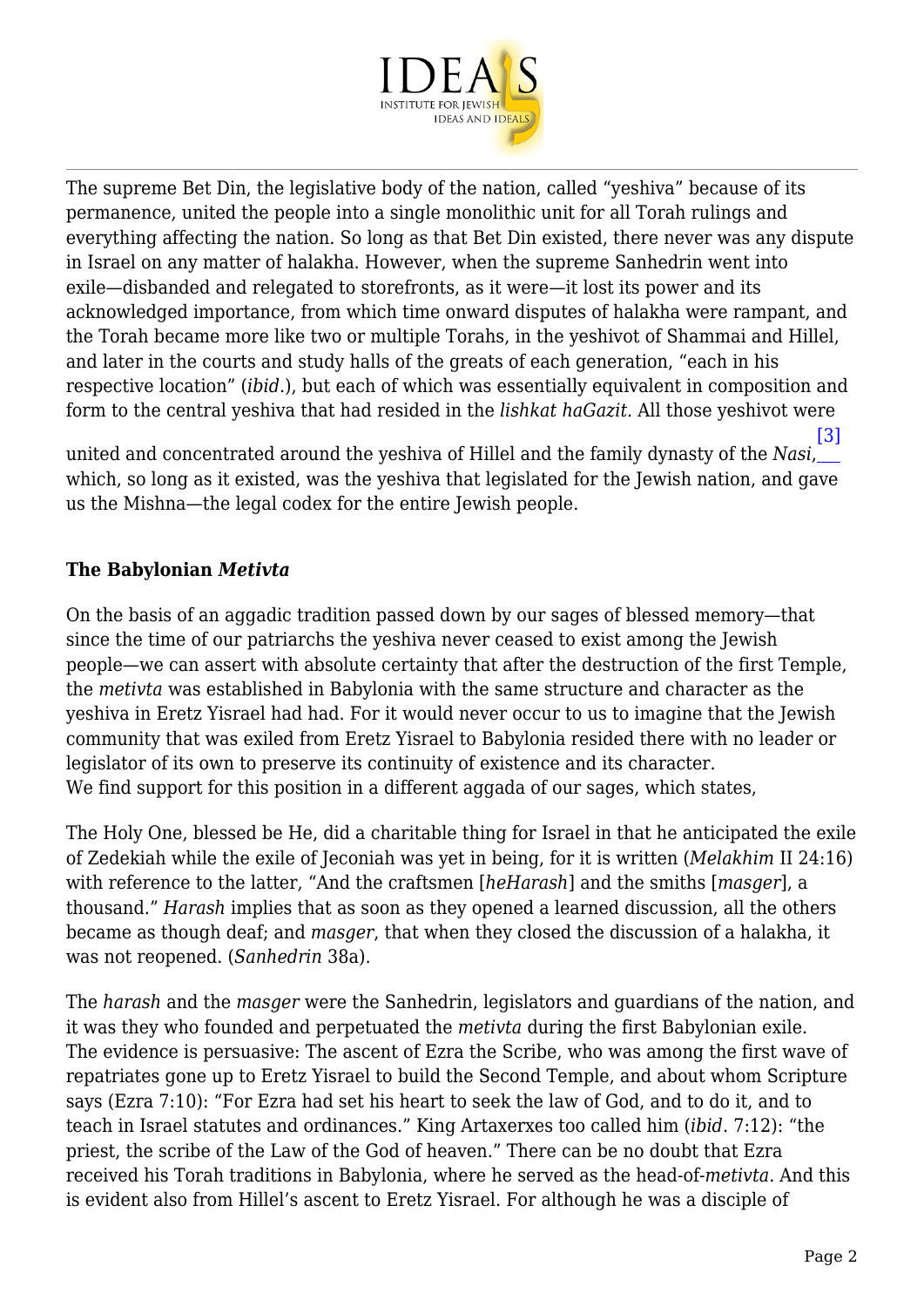

Shemaiah and Avtalyon in Eretz Yisrael, he certainly received his foundational learning [\[4\]](#page-9-3) from the yeshiva of Babylonia. Likewise, when Rav ascended from Babylonia he found the *metivta* in Pumbeditha headed by Samuel, who had been known also in Eretz Yisrael as among the greatest of his generation, and the leader of the Babylonian community. After Rav's arrival yet another *metivta* was founded under his leadership, from which time onward there existed two *metivtot* with their respective titular heads—Geonim who banded together and rendered decisions in all aspects of halakha and communal practice. Those rulings were publicized to all enquirers, signed by one or the other of the Geonim of Pumbeditha or Sura. They issued decisions regarding halakha, communal leadership, Torah learning, and interpretation to the entire Diaspora.

# **The Yeshivot of the Diaspora**

With the destruction of the *metivtot* of Babylonia the final central authority of the *metivtot* disintegrated, except that their brilliance was not extinguished entirely; rather, the *metivtot* splintered into rays of illumination that were dispersed to the length and breadth of the Diaspora—each community with its own yeshiva, which continue to exist even in our own day, both in Eretz Yisrael and the Diaspora. These yeshivot bear the stamp of the yeshiva of Eretz Yisrael and the *metivtot* of Babylonia, under the leadership and direction of the

<span id="page-2-0"></span>*metivta* heads who can be described as "*dammesek eliezer*," [\[5\]](#page-9-4) homiletically interpreted by our sages (*Yoma* 25a) as one who draws of his master's teachings and gives of it to others to drink. He draws water from deep wells and gives drink to all his disciples, quenching their thirst, refreshing and invigorating them by spreading the words of Torah that he has received from his own teachers. Thus, he imparts the life spirit to the entire nation, like rain from heaven that falls in timely fashion and just where it is needed, satisfying the thirst of the earth and causing it to bring forth its produce in a great multitude of variations of blossoms and flowers, bringing healthy and verdant life and eternal youthful vigor to all who reside there.

# **The Internal Structure of the Yeshivot**

Now that we understand the essence of the yeshivot as called by their proper name, and their enormous influence on the Jewish people generation after generation and in every community, let us probe into the inner nature of the yeshivot, in order to perceive the hidden illumination that is stored within them.

We learn from the extant written sources that the later yeshivot were copies, in miniature, of the central Yeshiva that served all of Israel from the *lishkat haGazit* in Jerusalem, from the earliest periods of Jewish history and through all its ten exiles in Eretz Yisrael (*Rosh Hashanah* 31).

Each yeshiva had its head-of-yeshiva or head-of-*metivta*, who would draw pure, lucid waters from the depths of the living Torah wellspring—water clarified and purified of any clod of clay or other dross that could cloud its appearance or impair its quality. The master would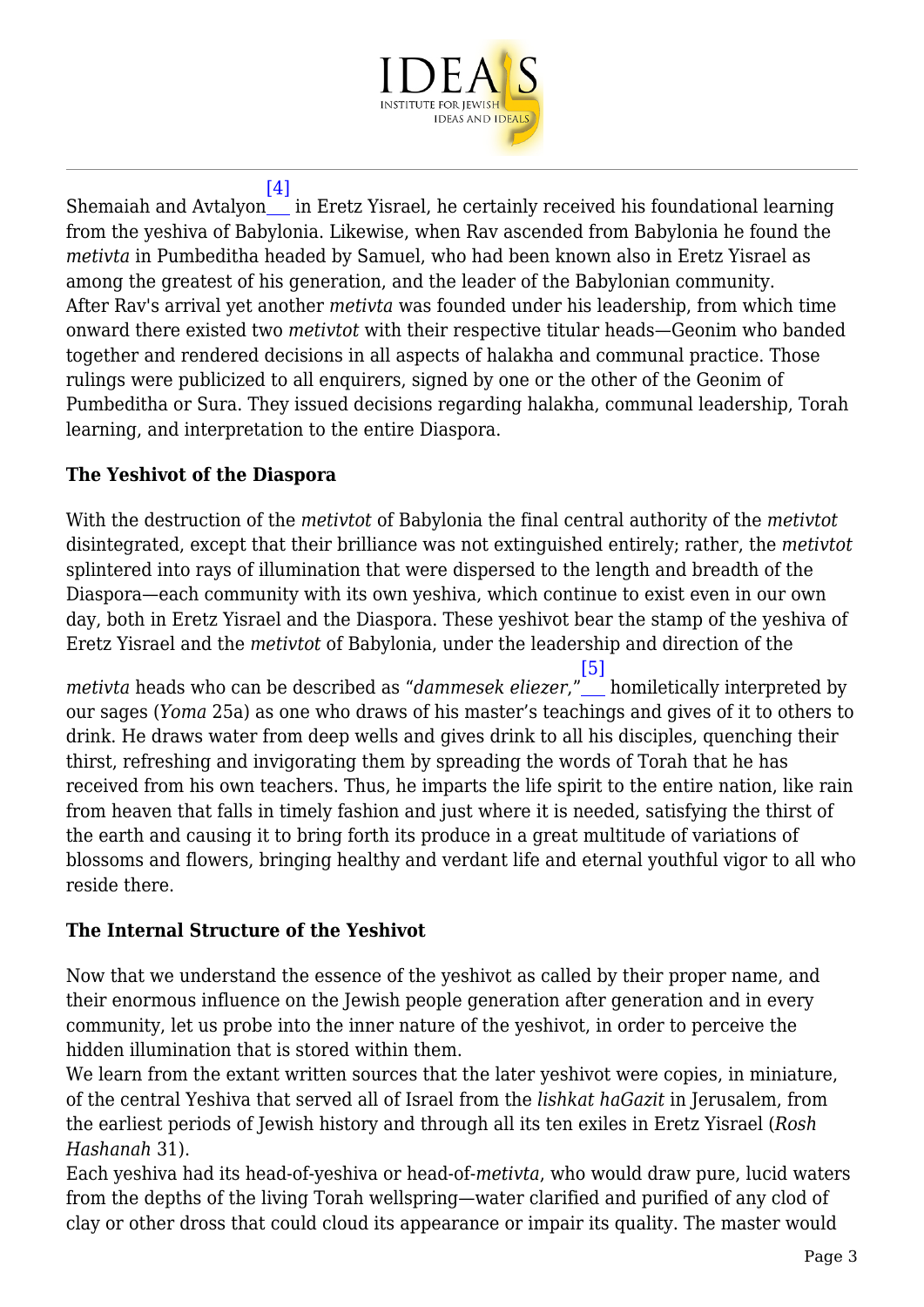

draw from these wellsprings of living waters and give drink to his students, taking a graded approach in accordance with their ability to assimilate the material, until such time that the students would themselves become, as the result of their master's efforts, "inexhaustible founts" in their own right. But that was not all. The head of the *metivta*, being a compassionate father as well, would be wholeheartedly solicitous, even anxious, for the future of his yeshiva and the material upkeep of its permanent students. Sustaining Talmudic scholars and their disciples was the perpetual concern of the head of the *metivta*, who bore upon his own shoulders the full burden of their support, because he clearly understood that yeshivot like his were the citadels for preserving the Jewish nation in its unique form and character, and the wellspring whence flowed those vital waters that freshen the nation's dry bones, and infuse it with renewed youthful vigor. Moreover, the head-of-yeshiva stood guard for the preservation of Judaism's unity and inner integrity, while the Jewish nation, in turn, acknowledging him as their faithful leader overseeing the house of Israel, accepted his authority and obeyed him implicitly.

<span id="page-3-0"></span>Also under the leadership of the head-of-*metivta* were the municipal judges, the heads of the [\[6\]](#page-9-5)

*kallah,* and the rows of students from the general audience who were not permanent

<span id="page-3-1"></span>students of the *metivta* but only informal participants. For both the yeshiva of Eretz [\[7\]](#page-9-6) Yisrael and the *metivta* of Babylonia followed the model of the great Sanhedrin with its rows of disciples in the *lishkat haGazit,* and the lesser Sanhedrin that presided in the Temple courtyard with its rows of both permanent disciples and informal participants. Such are the general outlines of the image of the yeshiva that have survived in the sources still extant. No one knows, however, what actual curriculum was followed in those stately yeshiva halls, nor do we have any reliable source of information on that subject. We can judge, however, from the wealth of Torah and its abundance of variations that the yeshivot have bequeathed to us, that although the yeshivot dedicated themselves primarily to the study of the Torah of Israel, clearly the Torah consists not only of laws and statutes; rather,

<span id="page-3-2"></span>the Torah is the "*eshkol haKofer"* \_\_ that is all-encompassing. It is impossible to understand [\[8\]](#page-10-0) the Torah at all, let alone to penetrate to its nethermost depths, without having profound and wide-ranging knowledge of the sciences and worldly disciplines, all of which are hidden in the depths of God's creation and its mysteries.

How so? The Torah of Israel begins with the account of the Creation, which is not mere cosmological information, but an extremely profound philosophical inquiry that takes us to supernal realms that normal thought processes are not equipped to grasp: the enigma of [\[9\]](#page-10-1)

<span id="page-3-3"></span>*tzimtzum,* \_\_ the purpose of the Creation and its final mission, the unification of all aspects of the Creation into a single monolithic unit, in which each underlying component is both the cause and the effect of all others, all being equivalent, even while each differs according to its powers of reception; God's celestial and earthly ministers, celestial worlds and our own as well, all united under this crown of Creation, which includes man himself, made in God's image, and carrying within him a Divine soul, and upon his countenance the likeness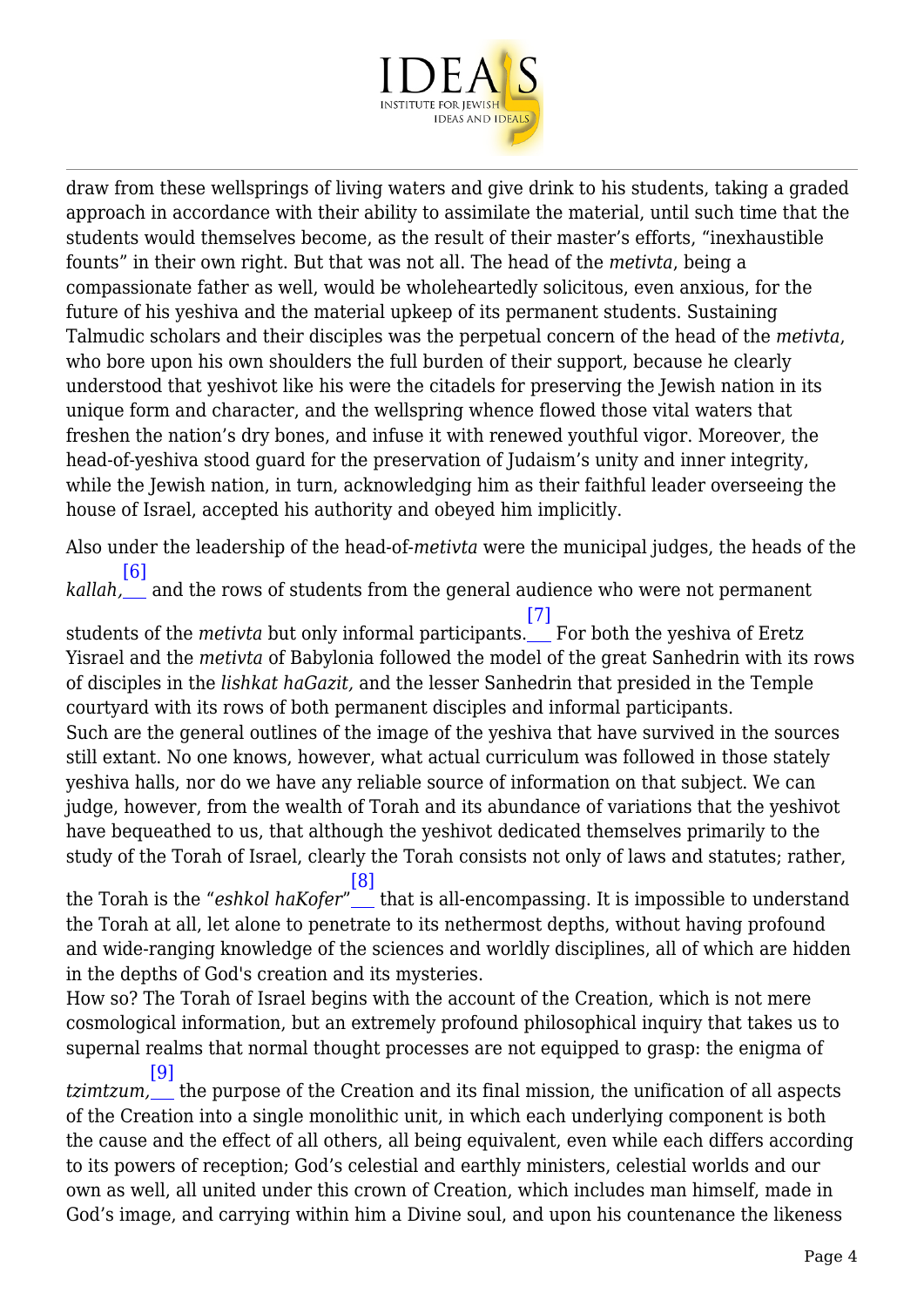

of God. In this account of the creation of man and the beginnings of humankind can be found that theoretical foundation which is the basis of the entire Torah, and of mankind's completion, namely, the fundamental principles of our faith—human understanding and our capacity to choose between right and wrong, the wonders of Divine Providence on the individual, personal level, the role of Divine predetermination versus the nature of everything theoretically possible, and of sin and repentance.

These topics, all of which find allusion in those first chapters of the account of the Creation, comprise what our sages of blessed memory called *ma'aseh bereishith*, the Works (Mysteries) of Creation, and *ma'aseh merkavah*, the Mystical Speculations of the [\[10\]](#page-10-2)

<span id="page-4-0"></span>Chariot. Indeed**,** those topics would not be discussed with students until they had reached a specified age and were able to satisfy certain other conditions (*Ḥagigah* 11b), but there can be no doubt whatsoever that the study of those profound topics, which lie at the very heart and foundation of Judaism's worldview—tightly integrated on the one hand with the mysteries of natural creation, and on the other with knowledge of the True God Who alone rules the world—were secreted in the innermost recesses of the yeshiva and studied there. We find allusions to those subjects in the form of the abundant mystical Aggada that has come down to us. Those subjects are the renowned "crowns adorning the letters of the

#### <span id="page-4-1"></span>Torah." [\[11\]](#page-10-3)

But that is not all. The Jewish sages also studied the latest discoveries of non-Jewish savants and philosophers in the domain of these recondite questions. The Jewish sages acquired eminent familiarity with those, even while demonstrating superlative ability to discard the chaff and to retain only those kernels of truth that could serve the Torah as "apothecaries [\[12\]](#page-10-4)

<span id="page-4-2"></span>and cooks,"\_\_\_\_ for the sake of arriving at sound views and untainted beliefs. The Torah of Israel, with its detailed historical accounts, also encompasses within it the knowledge of the history of mankind, and not only concerning the Jewish nation itself, its genealogical record, and the wondrous events that have befallen it. Rather, the Torah concerns itself with world history—that of all nations and races, and their vicissitudes—for from those accounts are evident the enigma of Divine Providence that is integral to all of humanity, but to Israel and its prophets in particular. This too is one of those things that requires serious study and profound, penetrating insight.

As concerns the commandments of the Torah, the very first mitzvah in the Torah is (*Shemot* 12:2): "This month shall be unto you the beginning of months," that is, the mitzvah of establishing the Jewish calendar, which is impossible to know and understand without an indepth and comprehensive knowledge of astronomy. In fact, acquiring that knowledge is a distinct mitzvah in its own right, as our sages of blessed memory have stated (*Shabbat* 75b): "How do we know that it is one's duty to calculate the cycles and planetary courses? Because it is written (*Devarim* 4:6), 'for this is your wisdom and understanding in the sight of the nations': what wisdom and understanding is in the sight of the nations? Say, that it is the science of cycles and planets."

<span id="page-4-3"></span>The mitzvah of observing Shabbat includes the topic of the extension of *teḥumin* beyond the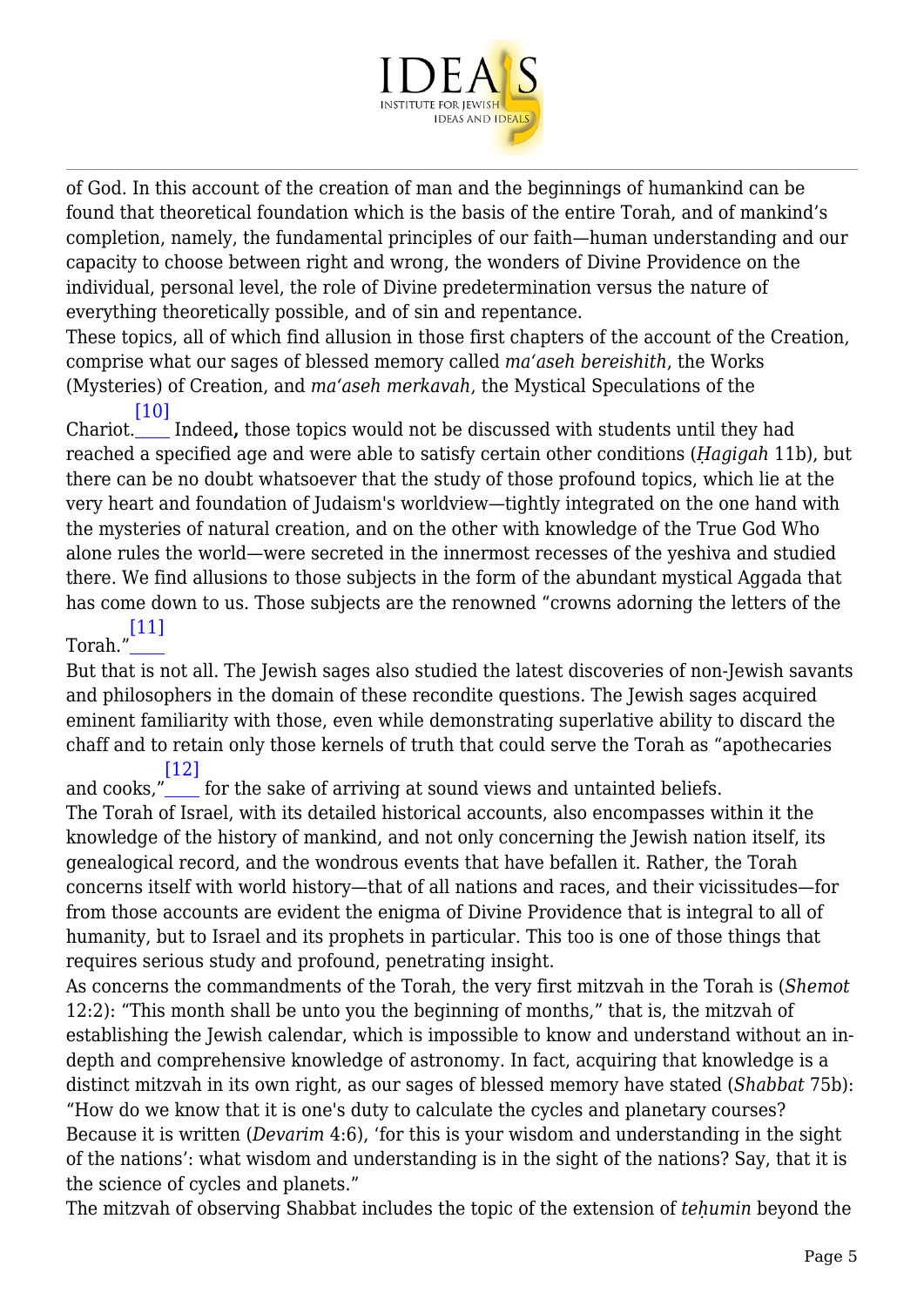

#### [\[13\]](#page-10-5)

city limits,\_\_\_\_ the coverage of which by our sages of blessed memory demonstrates their indepth and comprehensive knowledge of the science of measurements and measuring, which does not cease to amaze even in our own day.

The laws prohibiting *kil'ayim* (forbidden mixtures) are stated in the written Torah only with extreme terseness (*Vayikra* 19:19): "Thou shalt not let thy cattle gender with diverse kinds; thou shalt not sow thy field with two kinds of seed." Knowing the interpretation thereof requires thorough knowledge of zoology and agronomy, respectively, as well as knowledge

<span id="page-5-0"></span>of mathematics for computing the configurations of the garden-beds.\_\_\_\_ Similarly, the laws [\[14\]](#page-10-6)

<span id="page-5-1"></span>of *tereifot\_\_\_\_\_* testify to our sages' broad knowledge of physiology—the structure, *[\[15\]](#page-10-7)* composition, and interconnections, as well as the manner that man's body and soul are affected by the food he eats.

Civil law, even when taken in isolation, is an extensively ramified discipline, interwoven with knowledge of human psychology, by which means one can distinguish cases involving fraud from those that are genuine. Here too our sages of blessed memory were not satisfied to restrict themselves to the foundations of the Oral and Written Torahs; rather, they studied political and economic theory as well, subjects upon which all human civilization depends, as well as the civil law of the world nations that had evolved as the result of dynamic value systems. Our sages implemented new concepts of commercial and political life, evaluating those concepts with reference to the foundations of Jewish civil law—righteousness, justice, truth, and peace. Alternatively, they implemented those new concepts with the objective of promoting *dina de-malkhuta dina—*upholding the law of the state (but always emphasizing the law of the *state*, as opposed to the "law" of banditry).

Moreover, the sages studied alien rulings from non-Jewish sources, not for the sake of acquiring mere academic knowledge, but for understanding and rendering halakhic decisions based on that knowledge (*Shabbat* 78). When we read the two Talmuds and the Midrashim as elaborated by our sages generation after generation, covering in their investigative works and their responsa every aspect of the problems that arise in daily life, and all fields of knowledge in their manifold, variegated forms, we are must accept that internally the yeshivot taught all these branches of knowledge, received via the chain of tradition, and passed from master to disciple, generation after generation, but ultimately derived from the greatest of all books, namely, from God's Torah.

### **The Yeshivot in Our Times**

The yeshivot of our day, ever since the destruction of the *metivtot* of Babylonia, share none of the latter's brilliance or grandeur, by which we mean not only their exemplary organization, which resembled nothing less than that of a monarchy, but also their rich and highly diversified constitution, and the authoritative prestige they enjoyed among the entire Jewish nation. This was inevitable: Since the yeshivot had splintered apart, becoming only isolated beacons of illumination throughout the dark corners of the Diaspora, it was natural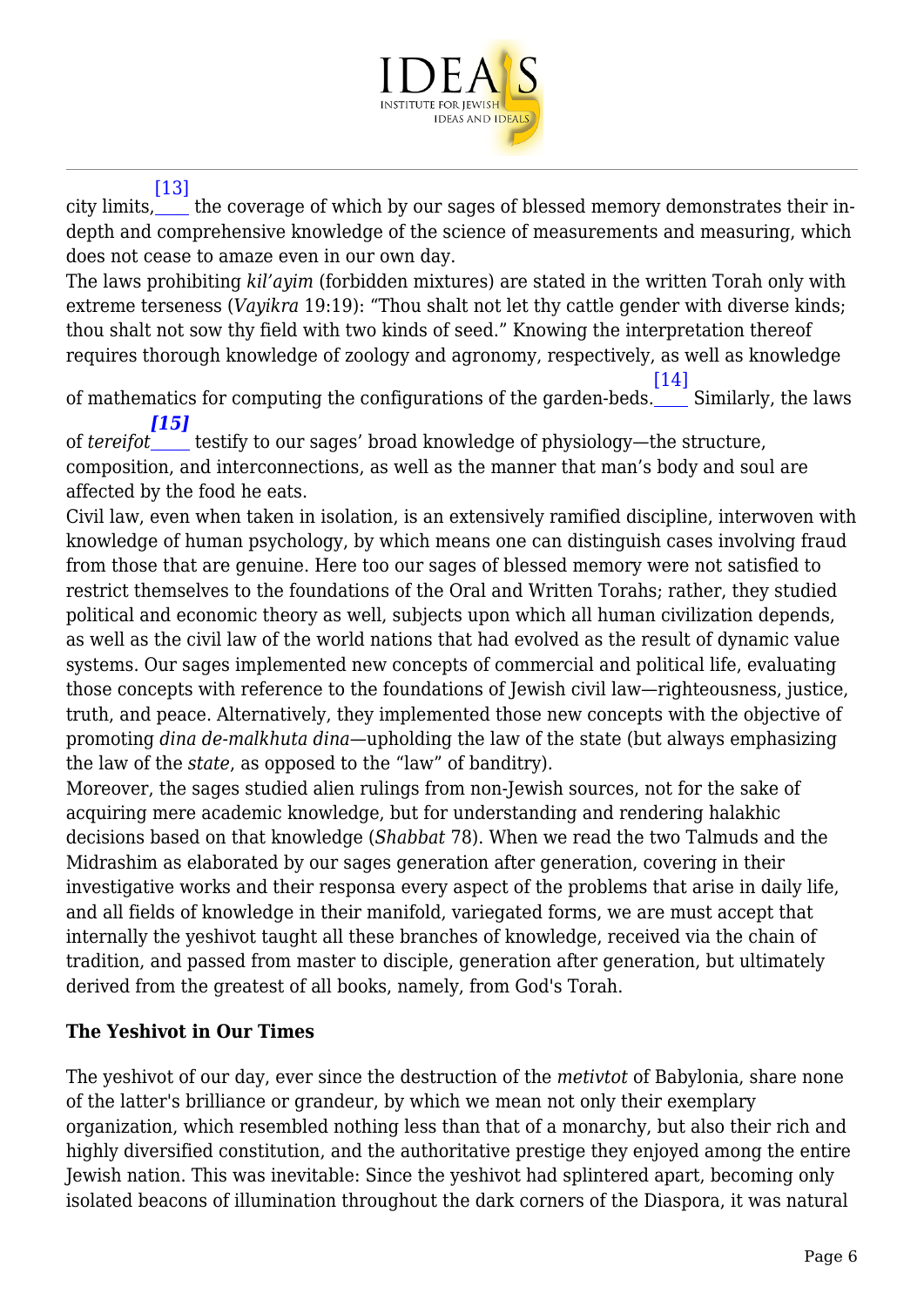

that they would suffer that loss of prestige and authority with the people. The result was that the *metivtot* first split into two axes, generically familiar to us as the Sephardic and Ashkenazic yeshivot. This division refers not only to the primary geographic locations of the yeshivot, but also to their inner makeup, and—more significantly—to their respective methodologies.

For their part, the great Sephardic rabbis occupied themselves with elaborating the Talmud, and composed methods—per tractate or on the entire Talmud—whose purpose was to *[\[16\]](#page-10-8)*

<span id="page-6-0"></span>precisely clarify the *sugyot* in depth, showing how they are interconnected and intertwined with other *sugyot*, in order to arrive at conclusions of practical halakha. Contrarily, the rabbis of France, and later Germany, who studied the Talmud with the focus on its investigative interpretation, both in depth and breadth, uncovered with their commentaries gateways of illumination for the halakhic decisors who came after them. Practically determined halakha, with its precisely refined language, encompasses in a general sense, as it were, all those details that become intermingled with it in the course of the analytical give-and-take, such that one who knows all the details can refine and unify them, so as to derive from them a unified general principle, and other such principles that follow from it in turn. As Rabbi Ḥiyya said (*Bava Metzia* 85): "If the Torah were forgotten in Israel, I would restore it by my argumentative powers." Conversely, however, if one has a command of the general principles without knowing the details and how they fit together, then even the general principles will be to him of very limited value, or will lead him to err in his judgment. This explains the staunchly adamant opposition of the rabbis of France and Germany to the methodology of Rambam in his *Mishneh Torah*.

[\[17\]](#page-10-9)

<span id="page-6-1"></span>And so too can we explain the approach of Ravad,\_\_\_ who, for all his humility on the one hand, and all his extreme admiration for Rambam on the other, as we can discern from *[\[18\]](#page-10-10)*

<span id="page-6-2"></span>many of his *hassagot* , nonetheless also spouted words of provocation and abuse toward Rambam in many of those *hassagot*. It would be wrong to suggest that Ravad specifically intended to negate or weaken Rambam's rulings that were based on the latter's methodology; rather, he only wanted to point out the dangerous fallacy lying at the very foundation of that methodology. Thus, in order to negate the method itself, Ravad deemed it necessary to attack its originator, on the principle that by negating the cause one can negate its effects as well.

Moreover, when the Sephardic rabbis extended the curriculum of the yeshivot to include the study of philosophy, they did so in the spirit of the dictum, "Know how to respond to a [\[19\]](#page-10-11)

<span id="page-6-3"></span>heretic.' Likewise, when they studied other branches of knowledge from alien books, they did so with the recognition that all branches of knowledge have their origins in Jewish wisdom, but have been lost to the Jews because of their centuries of exile and the peripatetic fate that they have endured. Thus, the Sephardic rabbis endeavored to employ those branches of knowledge in the manner of a person who has lost all his possessions, but manages to purchase a candle for a pittance, to enable him to locate all the rest of his lost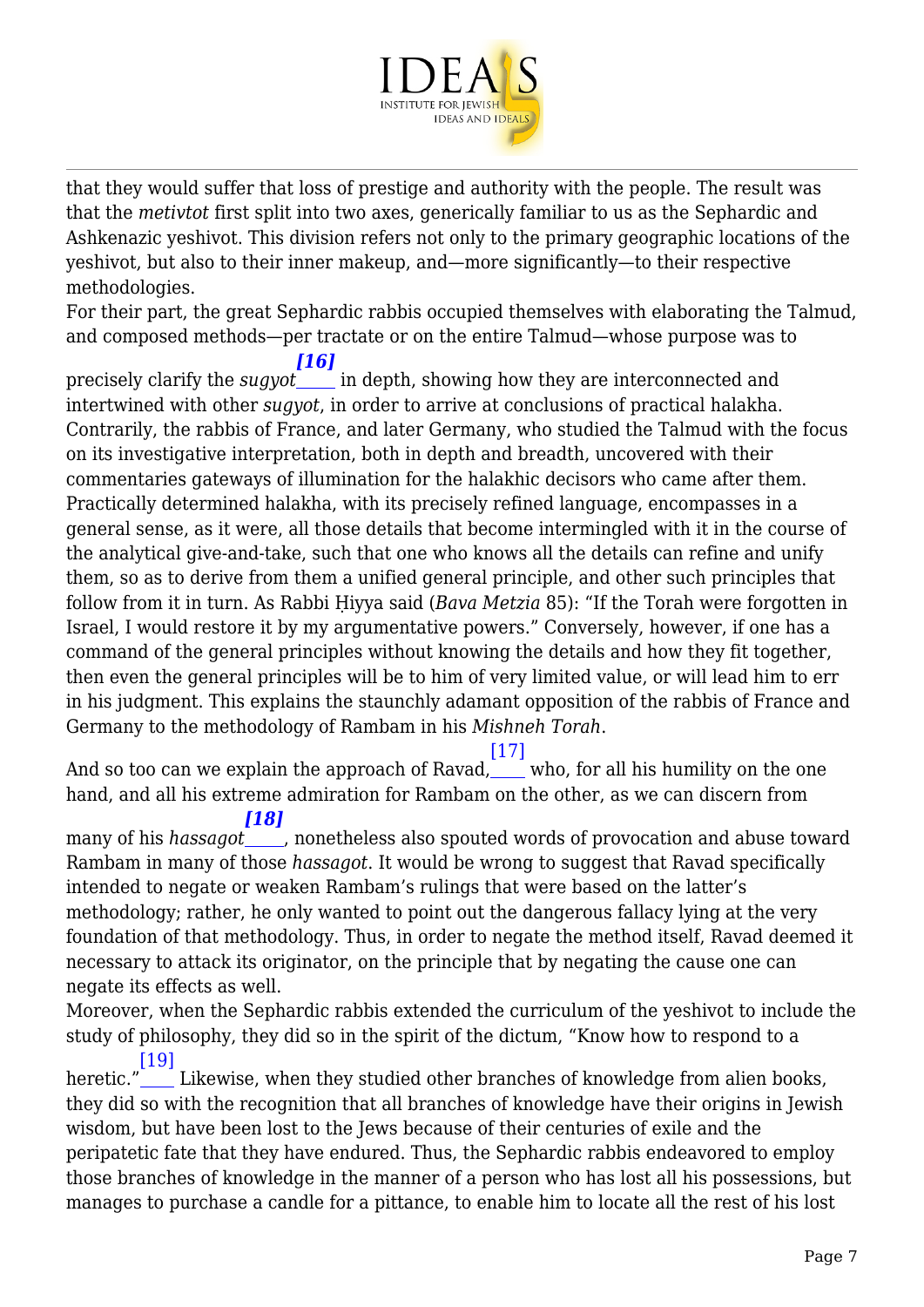

possessions. The French and German rabbis, on the other hand, drew a line in the sand, restricting themselves to the study of sacred texts exclusively—the Talmud and the Midrashim—motivated as they were by their fear that the influence of foreign literature might prove overwhelming, and lead to corruption of the words of the Torah or to perversion of the halakha. Indeed, their vehement opposition to Rambam's *Guide for the Perplexed* was similarly motivated.

The Sephardic rabbis were strong-minded in their resolve to abolish those customs which they saw as having no basis in halakha, as opposed to the Ashkenazic rabbis, who upheld *minhag* (custom) and sought to find support for it even when it seemed to them strange or

<span id="page-7-0"></span>unfounded. See, for example, regarding the custom of *kapparot [\[20\]](#page-10-12)* in *Shulhan Arukh O.H.* [\[21\]](#page-10-13)

<span id="page-7-1"></span>§605, also *Hilkhot Tereifot* 33:9 and 39:13. Many of the glosses of ReMA\_\_\_ to the *Shulḥan Arukh* derive from *minhag* collections or received customs. ReMA will write, "Some have the custom," or "Such is the custom in these lands," or "It has become customary," or "One should conduct himself accordingly," or "Such is our custom," or "We should uphold the custom," or "One must not veer from the accepted custom," or "One must not veer from the accepted custom, venerated as it is."

Such differences between the Sephardic and Ashkenazic authorities were the basis for a certain attitude of disrespect among the rabbis of France and Germany toward the Sephardic rabbinate and its halakhic approach. But the Sephardic rabbis themselves found there an opportunity for accentuating their own sense of pride by often appending to their names the word "*haSefaradi,*" which they viewed as a kind of honorific title, and an adjective suggesting a particularly distinguished pedigree.

The result of all the foregoing is that our Torah has become more like two different Torahs, and the Jewish people like two distinct tribes, a situation that will persist until such time as (*Yeshayah* 32:15) "a spirit from on high shall be poured out on us," and we shall behold with our own eyes the fulfillment of God's promise, His sacred words from the mouth of the prophet (*Yeḥezkel* 37:22): "And I will make them one nation in the land, upon the mountains of Israel, and one king shall be king to them all; and they shall be no more two nations, neither shall they be divided into two kingdoms any more at all."

# **The Yeshivot of Eretz Yisrael**

In the recent period, the grand yeshivot of the Diaspora, one after the next, are either going completely to ruin, or experiencing gradual but steady decline. This is the result of the dispersive effect of our exile that only gets worse with the passage of time, and of anti-Semitic decrees that brutally eradicate ancient Jewish communities and scatter them in every direction. The institution of the rabbinate therefore likewise continues to decline in stature, in many Jewish communities growing weaker and weaker in its influence. Rabbinical positions are filled not by men who have sacrificed their lives entirely to Torah study, but by individuals whose education has given them schoolbook familiarity with aggadic material, while their Talmudic knowledge is exceedingly weak.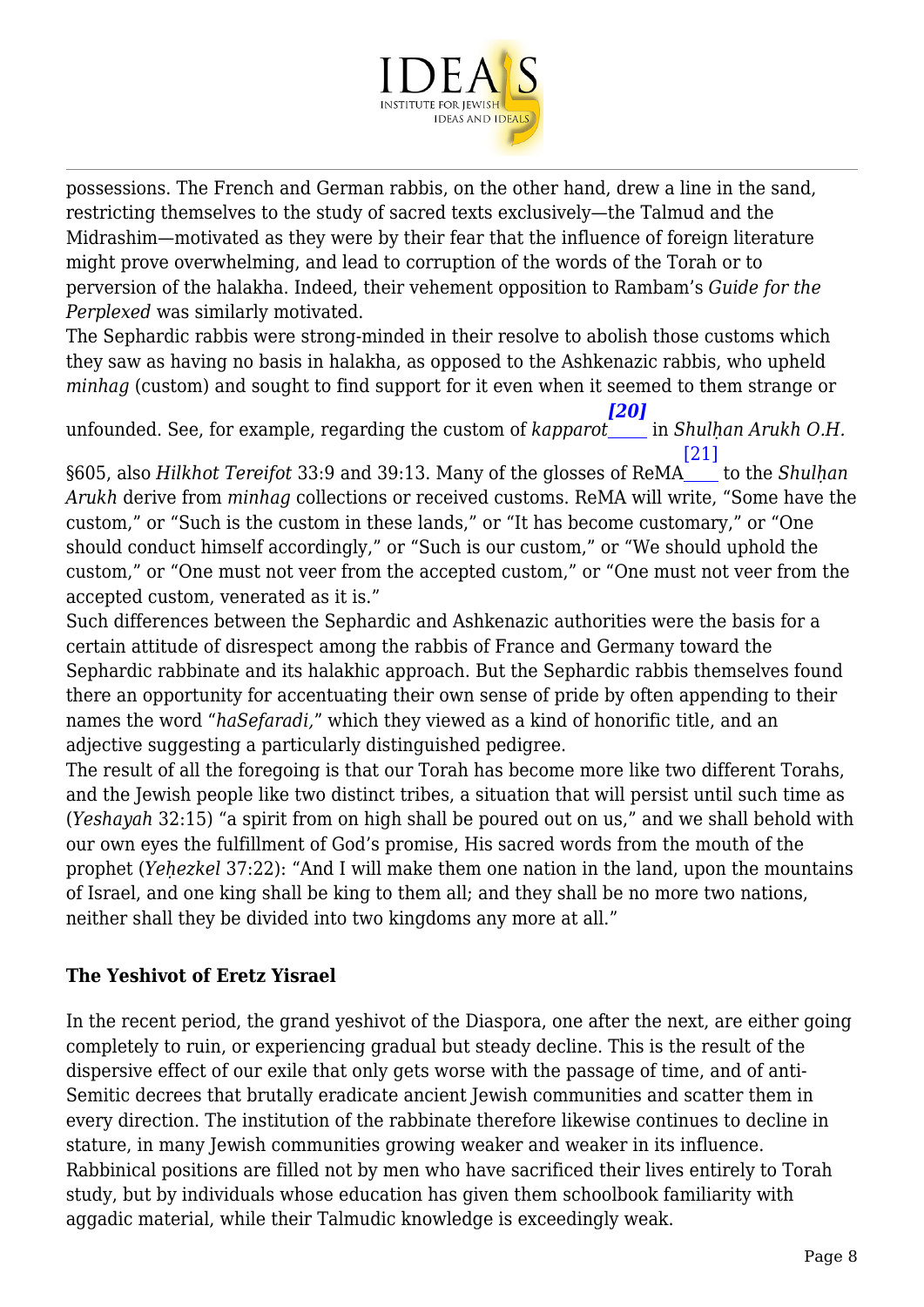

Those yeshivot that still exist according to the original, ancient model are now teetering on the brink of death. Nonetheless, our faith in the Holy Rock of Israel, who through Moses gave us His guarantee (*Devarim* 31:21) that the Torah would never be forgotten in Israel, remains sturdy and sound. But a different biblical prophecy now passes before our eyes, that prophecy which states that the Torah *will* be forgotten in Israel, as it is written (Amos 8:12): "And they shall wander from sea to sea, and from the north even to the east; they shall run to and fro to seek the word of God, and shall not find it." This is interpreted (*Shabbat* 138b) to mean that there will be no clear halakha or clear Mishna to be had anywhere. A vision so menacing and horrific makes our blood run cold, and obligates us to head off this calamity by assuring the survival of yeshivot in Israel in their authentic character and stature. Only our yeshivot can guarantee the eternity of the Jewish people in their grandest form, as Scripture states: "For I God have set you apart from the nations, that you should be Mine." The sole anchor and life preserver for escaping total annihilation—a "living death" where the soul is already dead and only the body lives on—is Eretz Yisrael.

This was foreseen by one of our ancients, Ramban, who, after moving to Eretz Yisrael at the end of his life, founded there a yeshiva for Torah study in the fullest sense, and took pains to assure its continued existence. He did so by making it an institution that would be supported by the entire nation, who would uphold its foundations with their perpetual contributions in the form of the Ramban Fund, in a manner resembling the enactment of Rabban Yoḥanan be Zakkai in his time, who petitioned Vespasian, destroyer of our Temple, to be given Yavneh and its sages and the family dynasty of the *Nasi* **(***Gittin* 56)—that is, he was asking for nothing less than the means to perpetuate the yeshiva as a place of Torah learning and the center of halakhic decision-making in Israel, and the authority of its president. In his lucid vision Rabban Yohanan ben Zakkai perceived that the memory of the physical Temple that had been destroyed could be perpetuated through the performance of symbolic acts, whereas the *lishkat haGazit* in the Temple, that had served as a source of guidance for all of Judaism, could not be perpetuated with a mere remembrance. Rather, for that it would have to survive in its original, living form, uniting within it the wellsprings of living waters that guarantee the nation's eternal survival, and demonstrating the essential royal nature that preserves the character of the nation. In this manner Rabban Yohanan ben Zakkai gave the yeshiva at Yavneh the full force of the *lishkat haGazit*, whence Torah and halakhic decision-making emanate to all of Israel, and in which the entire nation is

<span id="page-8-0"></span>concentrated even in its state of dispersion, because it is a *talpiyyot\_\_\_\_*—that place to *[\[22\]](#page-10-14)* which all mouths and eyes are lifted, to hear its decisions that illuminate the darkness of the exile.

Rabban Yoḥanan ben Zakkai's successes in the period of the destruction of the Second Temple must guide us in our own building process.

In Jerusalem and in other cities and localities of Eretz Yisrael there do exist yeshivot for Torah study that either have been founded anew, or have been uprooted and relocated from the Diaspora. These are institutions created by individuals whose faithful dedication, along with that of the personnel who manage these yeshivot, I value and revere. But these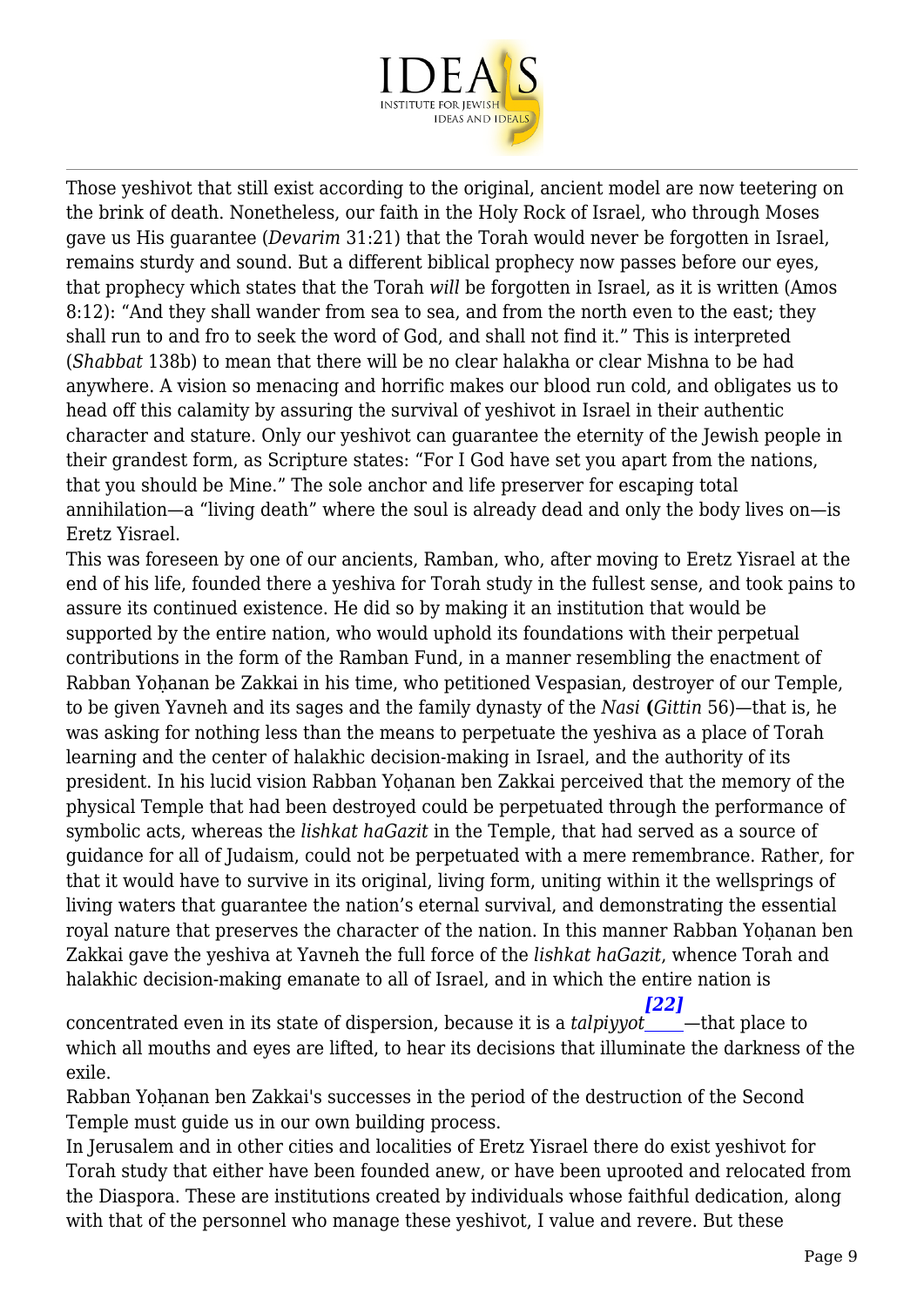

institutions, which differ markedly one from another, both in the manner that they are managed, and in their scholastic approaches, are hemorrhaging because of their external condition which gives them the appearance of paupers begging for alms. Moreover, they lack the high-level authority that would oversee and direct, unite and organize, so as to give each such yeshiva its unique imprint and form, and to make those yeshivot national institutions for whose continued existence the entire nation would bear responsibility. For the people would see in those yeshivot a kind of supreme institution whence Torah and halakhic decisions emanate to the entire population, and which all gaze upon with the distinguished honor of which such yeshivot are worthy, being the image of the ancient yeshivot in the Land of Israel, and the *metivtot* of Babylonia.

Our duty at this time, the fulfillment of which will determine the ultimate success of our future in Eretz Yisrael, is to first restore the supreme institution of the yeshiva on the model of the *lishkat haGazit* of ancient Israel. And that yeshiva will then further subdivide, creating yet other yeshivot for Torah learning in its broadest and fullest sense, united in their methodology and curriculum, and centralized under the ownership and influence of the supreme yeshiva, which will be like an aqueduct that channels water to its tributaries, the yeshivot, by which we mean their means for material upkeep and, more important, their internal makeup.

Realizing this vision will require a great deal of deliberation and effort, in all their ramifications and details that are too numerous to be specified here. But I see in that realization a renewal of the character of our nation, and the fulfillment of the mission of our Redemption (*Yeshayah* 1:26): "And I will restore your magistrates as of old, and your counselors as of yore; after that you shall be called City of Righteousness, Faithful City."

<span id="page-9-0"></span>[\[1\]](#page-0-0)

 "Yeshiva"—lit., sitting, or seat—is the Hebrew word for a traditional talmudic academy. "*Metivta*" is the essentially equivalent Aramaic term.

<span id="page-9-1"></span>[\[2\]](#page-0-1) *Sanhedrin*, *ibid*.

<span id="page-9-2"></span>[\[3\]](#page-1-0)

The president of the Sanhedrin.

<span id="page-9-3"></span>[\[4\]](#page-1-1) Mishnah *Avot* 1:10–12.

<span id="page-9-4"></span>[\[5\]](#page-2-0) *Bereishith* 15:2.

<span id="page-9-5"></span>[\[6\]](#page-3-0)

 An assembly at which the law is expounded to Torah scholars, esp. the twice-yearly gatherings that were held for this purpose at the Babylonian academies. [\[7\]](#page-3-1)

<span id="page-9-6"></span> These were known as the *tarbitza uvnei tarbitza.* Although the precise meaning of *tarbitza* (in this context, at least) is somewhat uncertain, the sense as we have translated it is fairly well established. See also Yitzḥak Isaac Halévy Rabinowitz, *Dorot Harishonim*,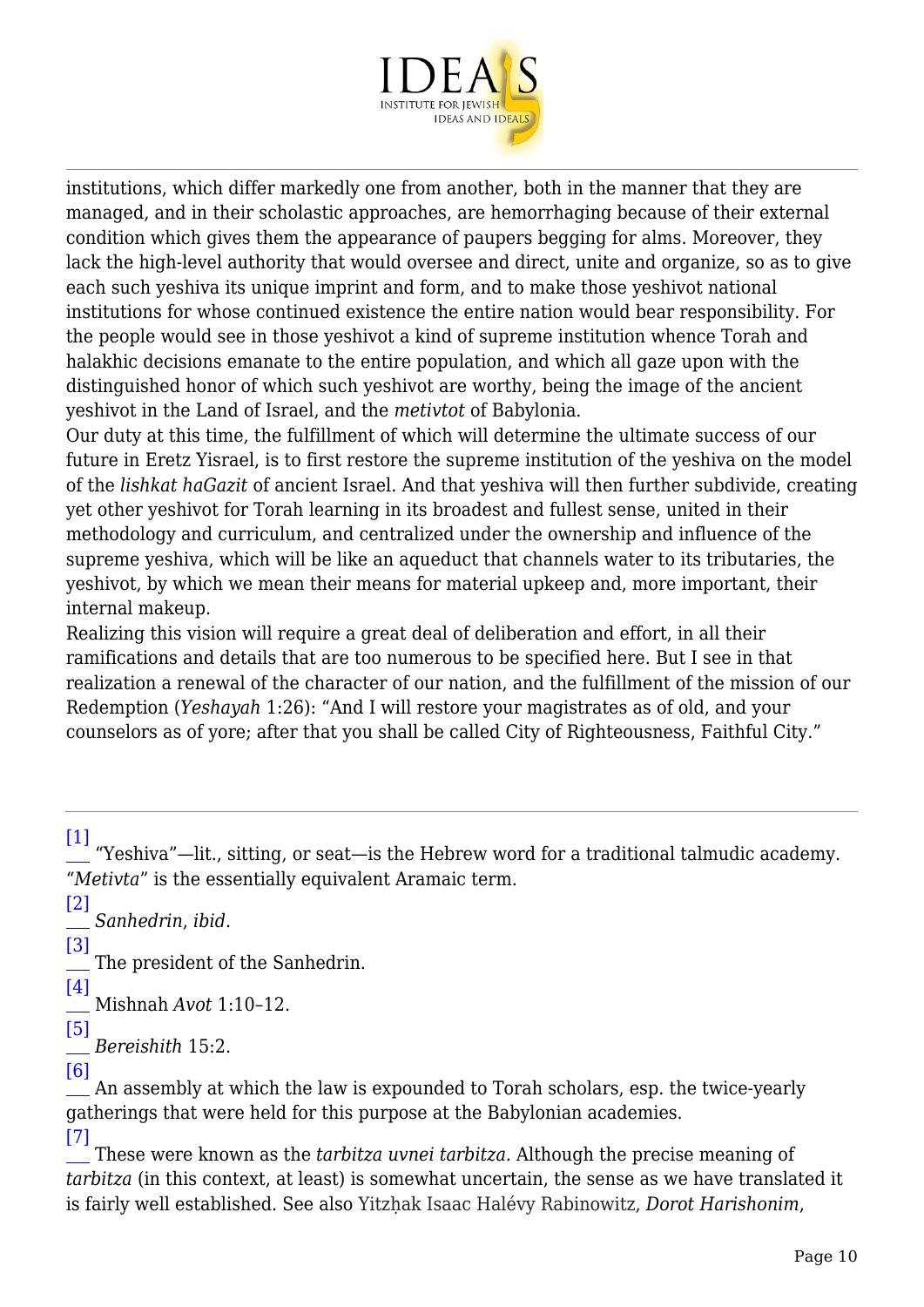

(Pressburg, 1897), vol. VI, pp. 225–229.

<span id="page-10-0"></span>[\[8\]](#page-3-2) *Shir haShirim* 1:14; *Yoma* 54a.

<span id="page-10-1"></span>[\[9\]](#page-3-3)

 Lit., contracting or constricting, a Kabbalistic doctrine about the Creation, which maintains that God in some sense first reduced His Own infinite presence in the universe to make room for the existence of a finite world.

<span id="page-10-2"></span>[\[10\]](#page-4-0)

See *Yeḥezkel* chap. 1 and 10.

<span id="page-10-3"></span>[\[11\]](#page-4-1)

 Associated most notably with Rabbi Akiva in a famous passage in *Menaḥot* 29b. [\[12\]](#page-4-2)

<span id="page-10-4"></span>This is an allusion to a well-known statement of *Maimonides* in which he refers to the superiority of the Torah over the "external sciences" in terms of a queen *vis à vis* her servants, *apothecaries*, *cooks* and bakers.

<span id="page-10-5"></span>[\[13\]](#page-4-3)

See *Erubin, Mishnah* 5:7 and BT 60a–61a.

<span id="page-10-6"></span>[\[14\]](#page-5-0)

See Mishna *Kilayim*, ch. 3, ff.

<span id="page-10-7"></span> $[15]$ See note 7.

<span id="page-10-8"></span>[\[16\]](#page-6-0)

 A *sugya* (pl. *sugyot*) is a section of the Talmud covering a (more-or-less) single selfcontained topic.

<span id="page-10-9"></span> $[17]$  Rabbi Abraham ben David (d. 1198), known, *inter alia*, for his harsh criticisms of Maimonides' *Mishneh Torah.*

<span id="page-10-10"></span>[\[18\]](#page-6-2)

Critical glosses.

<span id="page-10-11"></span>[\[19\]](#page-6-3)

Mishna *Avot* 2:14.

<span id="page-10-12"></span>[\[20\]](#page-7-0)

 A symbolic ceremony practiced by some observant Jews on the eve of Yom Kippur in which typically a cock, hen, or coin is swung around the head and offered in atonement or as ransom for one's sins

<span id="page-10-13"></span>[\[21\]](#page-7-1)

 Rabbi Moses Isserles (1530–1572), who wrote glosses to Joseph Karo's *Shulḥan Arukh*, indicating where [Sephardi](https://en.wikipedia.org/wiki/Sephardi)c and [Ashkenazi](https://en.wikipedia.org/wiki/Ashkenazi)c customs differ, and how Ashkenazim should conduct themselves in those situations

<span id="page-10-14"></span>[\[22\]](#page-8-0)

*Shir haShirim* 4:4; *Berakhot* 30a.

Byline:

This article is excerpted from Mikhmannei 'Uzi'el by Rabbi Benzion Meir Ḥai Uziel, Tel Aviv, 1939, pp. 399–410, translated from the original Hebrew by Btzalel (Todd) Shandelman. All notes are the translator's. Rabbi Uziel (1880–1954) served as Sephardic Chief Rabbi of Israel from 1939 until his death in 1953. Btzalel (Todd) Shandelman, whose primary profession is software engineering, is also a professional translator of Hebrew and Russian. Born and raised in upper Manhattan, New York City, he currently lives in Houston, Texas, with his wife Amalya and son Lior. This article